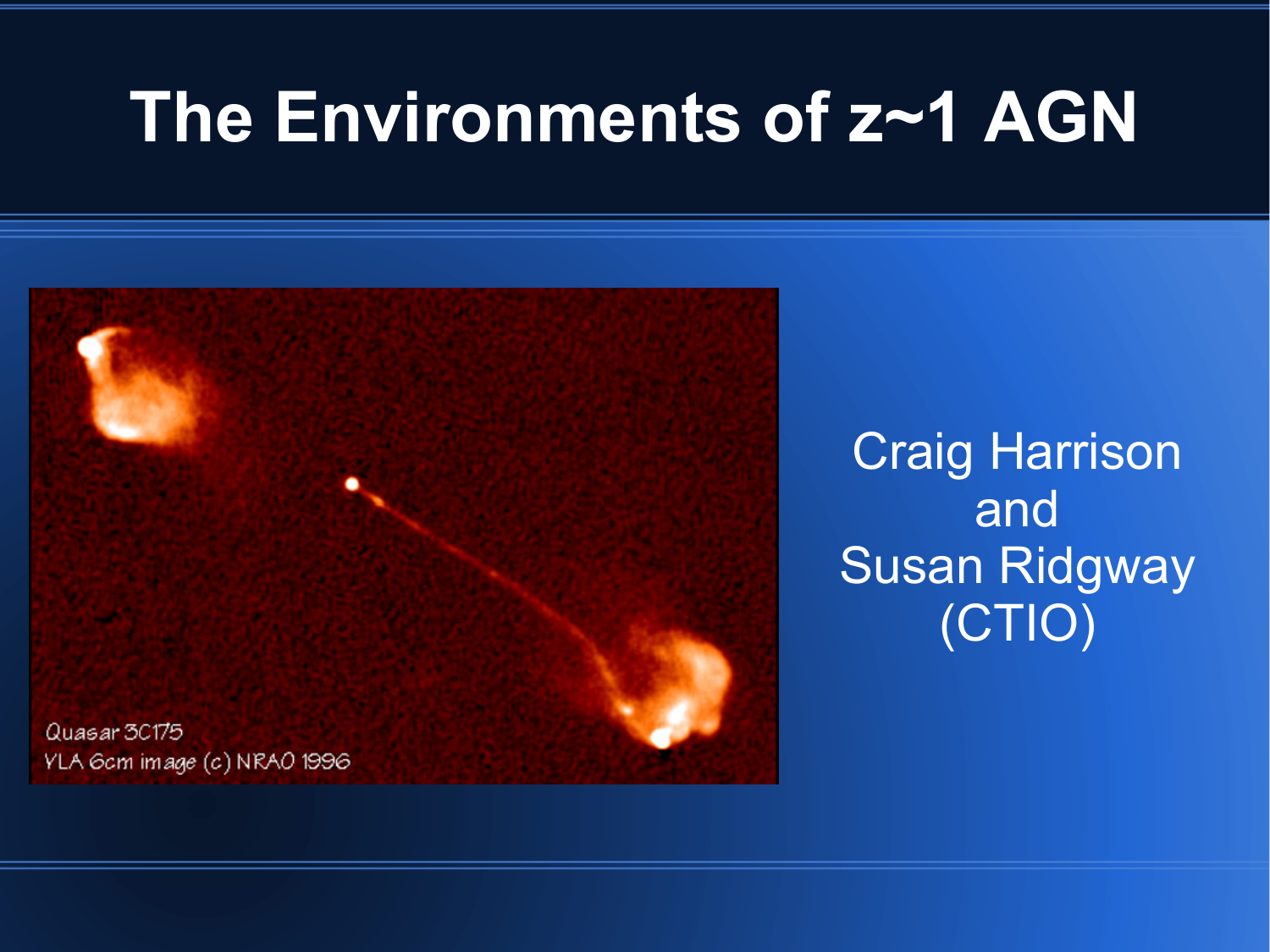# **Introduction**

• Reasons for studying the environments of AGN

- Investigate their use as tracers of high-redshift clusters
- Link between BH and galaxy formation implies a link between AGN and environment
- Assess differences between quasars and RG orientation or fuelling mechanism?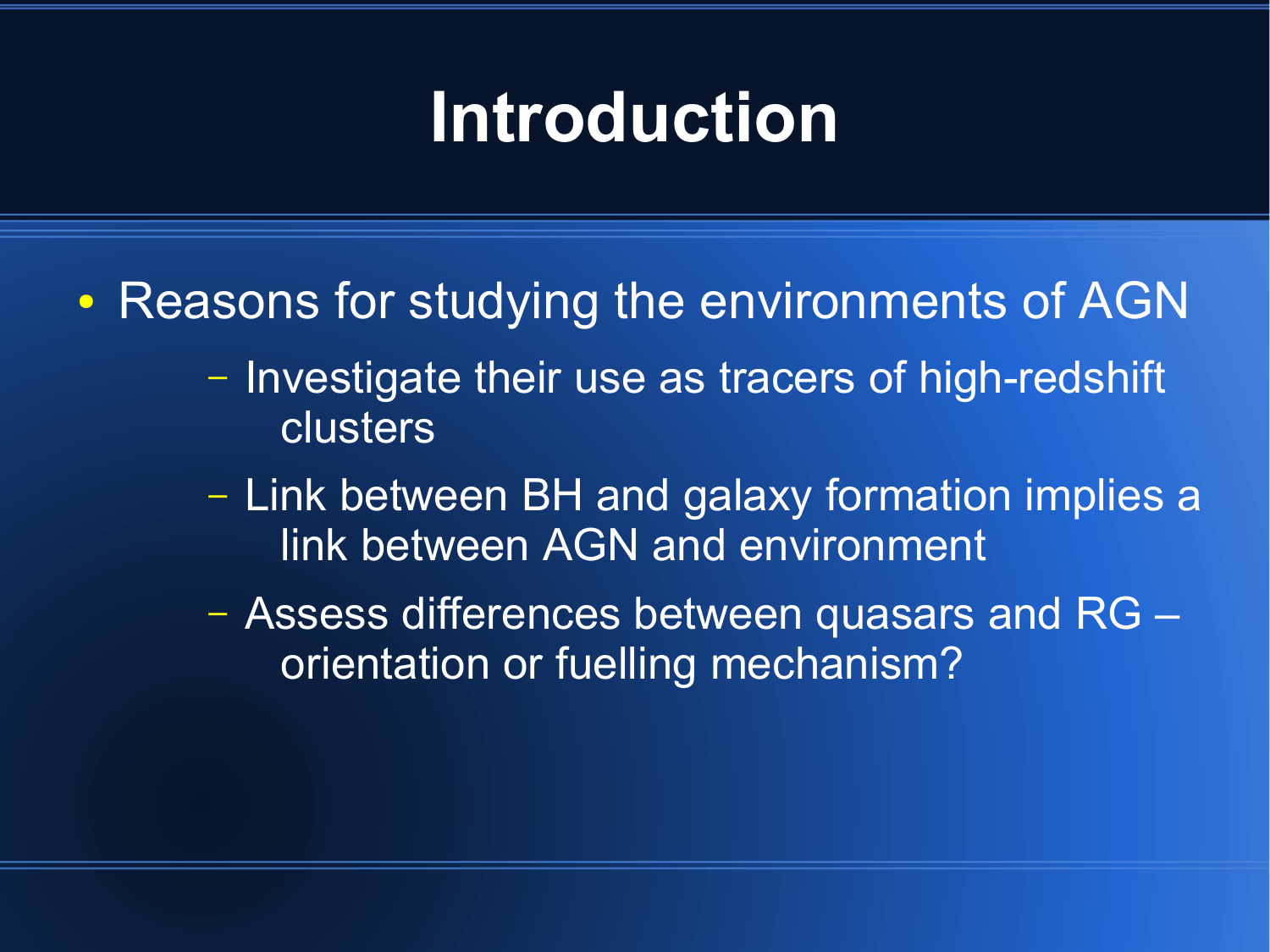## **Do AGN Trace Over-Densities?**

• Reasons to expect AGN to reside in clusters

- Extended X-ray emission from AGN fields (Crawford & Fabian 1996)
- Powerful RGs are as luminous as BCGs and have  $R^{\prime\prime\prime}$  light profiles (Best et al. 1998)
- Production of such luminous radio sources requires a dense environment to confine the radio lobes (Barthel & Arnoud 1996)
- Luminous quasars are thought to be fuelled by gas-rich galaxy mergers (Hopkins et al. 2008)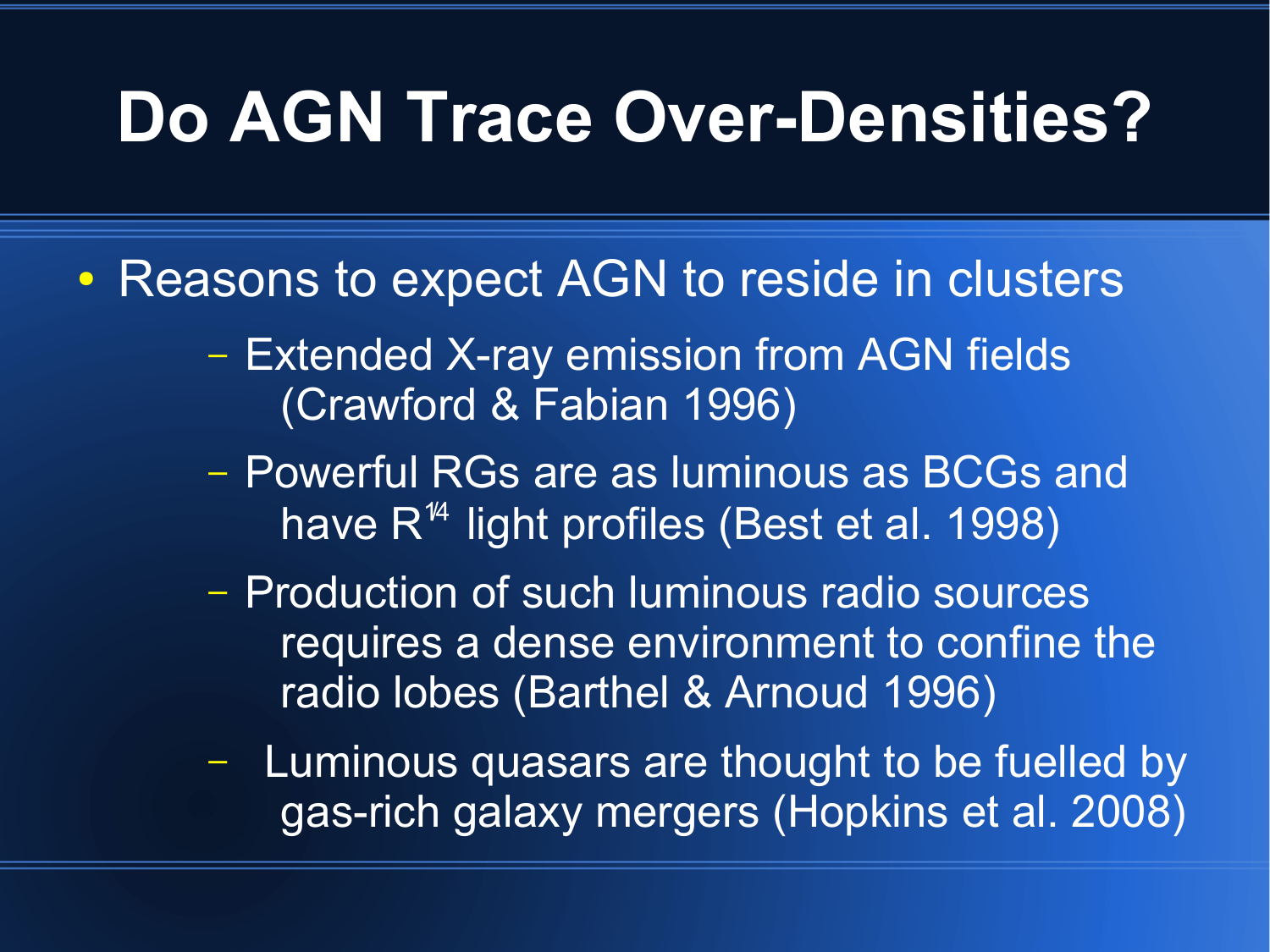## **Previous Studies**

#### • Low-redshift:

– AGN avoid rich clusters and are more commonly found in groups or poor cluster environments (e.g. Coldwell et al. 2002)

- Evidence of increased clustering around quasars on small scales (<100 kpc; Serber et al. 2006)
- High-redshift:
	- Results similar to low-redshift (e.g. Best 2000), but also found in richness class 2 clusters (Sanchez et al. 2002)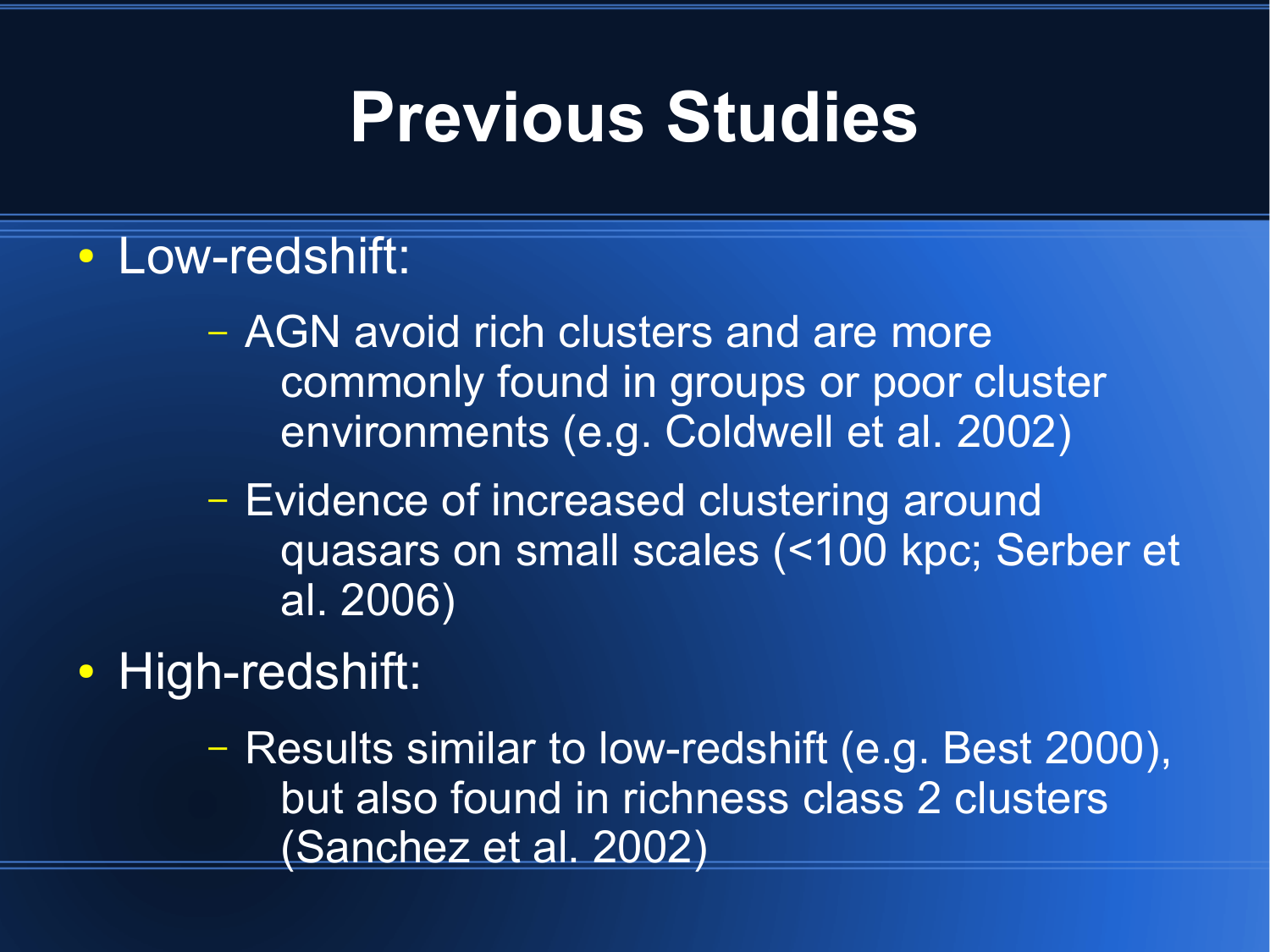## **An AGN-Environment Link?**



FIG. 7.—Data on black hole masses and dispersions for the galaxies in Table 1, along with the best-fit correlation described by eqs. (1) and (19). Mass measurements based on stellar kinematics are denoted by circles, on gas kinematics by triangles, and on maser kinematics by asterisks; Nuker measurements are denoted by filled circles. The dashed lines show the 1  $\sigma$ limits on the best-fit correlation.

 $\bullet$ **BH** ∝ σ a (Tremaine et al. 2002) • Many galaxy properties are correlated with environment, e.g. colour and morphology

• Reasonable to expect a correlation between AGN and environment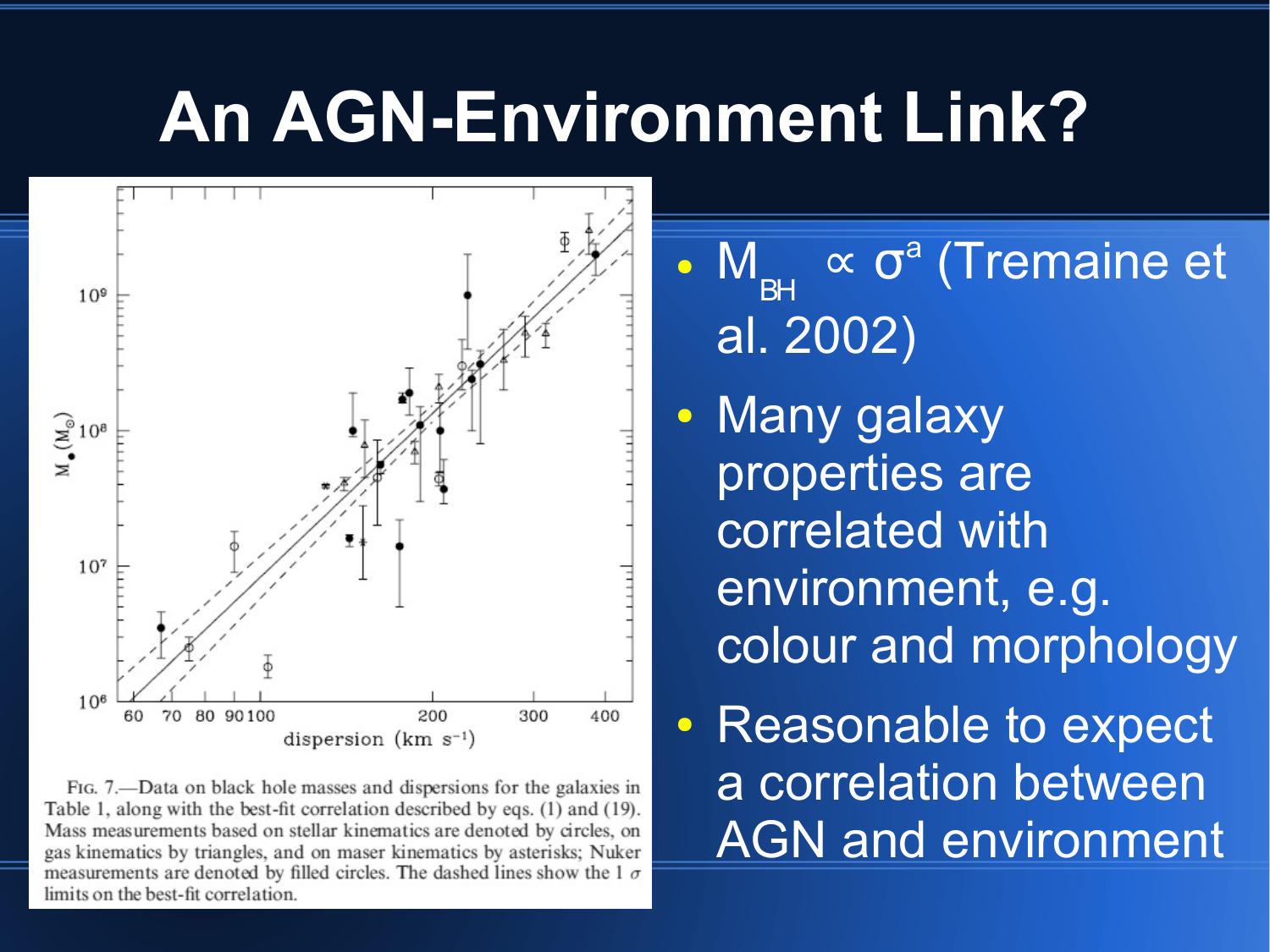# **AGN Properties**

- Two main interpretations of differences in AGN properties
	- Differing viewing angles (Antonucci 1993)
	- Differing fuelling mechanisms (e.g. Hopkins et al. 2006)

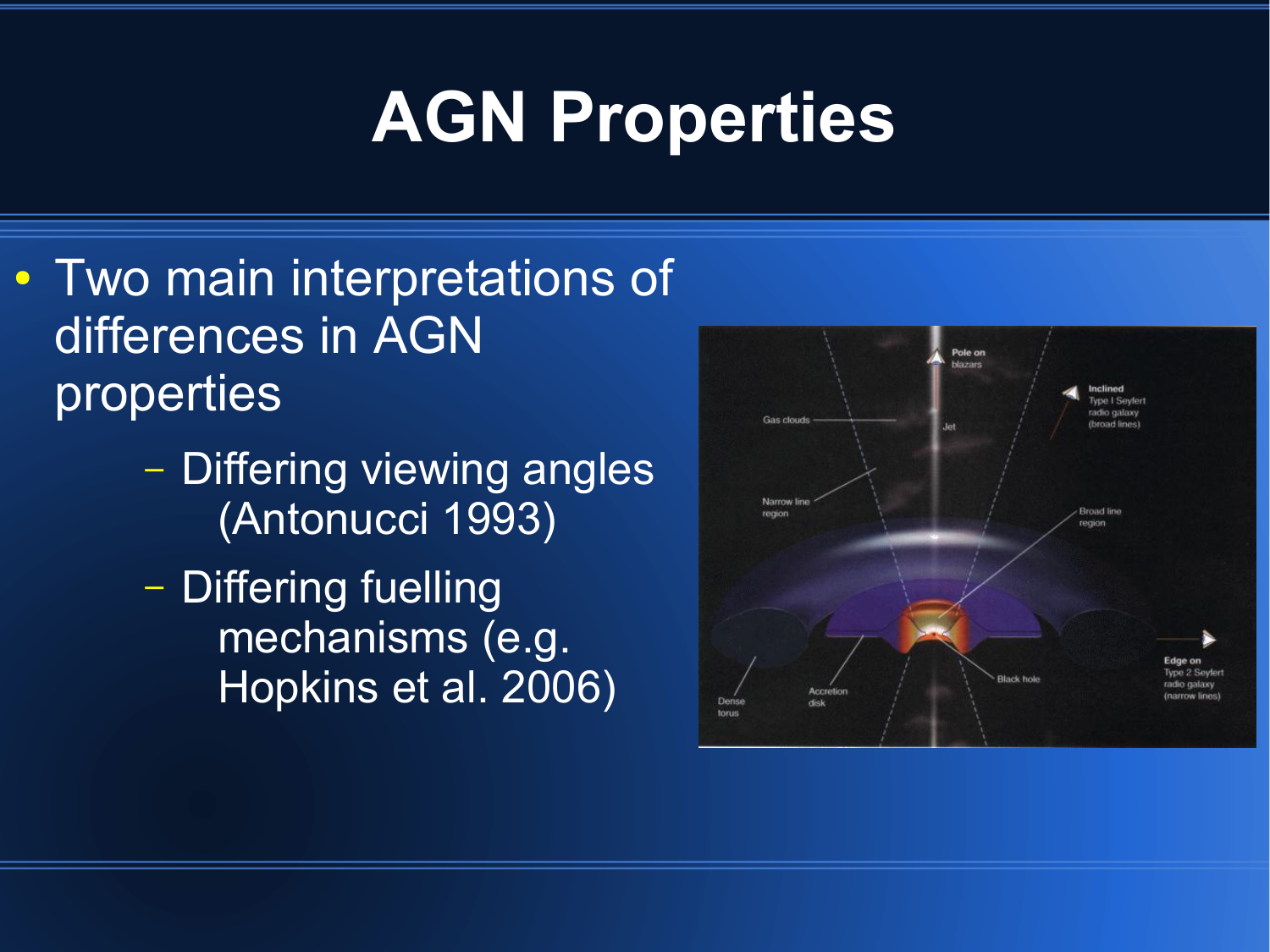# **Sample**

| <b>Name</b> | $\mathbf{Z}$ | <b>Type</b> | <b>178MHz</b><br>$(10^{25} \text{ W/Hz/sr})$ |
|-------------|--------------|-------------|----------------------------------------------|
| 3C175.1     | 0.92         | <b>RG</b>   | 396                                          |
| 3C186       | 1.07         | Quasar      | 830                                          |
| 3C190       | 1.20         | Quasar      | 1010                                         |
| 3C196       | 0.87         | Quasar      | 1930                                         |
| 3C208       | 1.11         | Quasar      | 954                                          |
| 3C212       | 1.05         | Quasar      | 729                                          |
| 3C217       | 0.90         | <b>RG</b>   | 338                                          |
| 3C280       | 1.00         | <b>RG</b>   | 931                                          |
| 3C287       | 1.06         | Quasar      | 556                                          |
| 3C289       | 0.97         | <b>RG</b>   | 441                                          |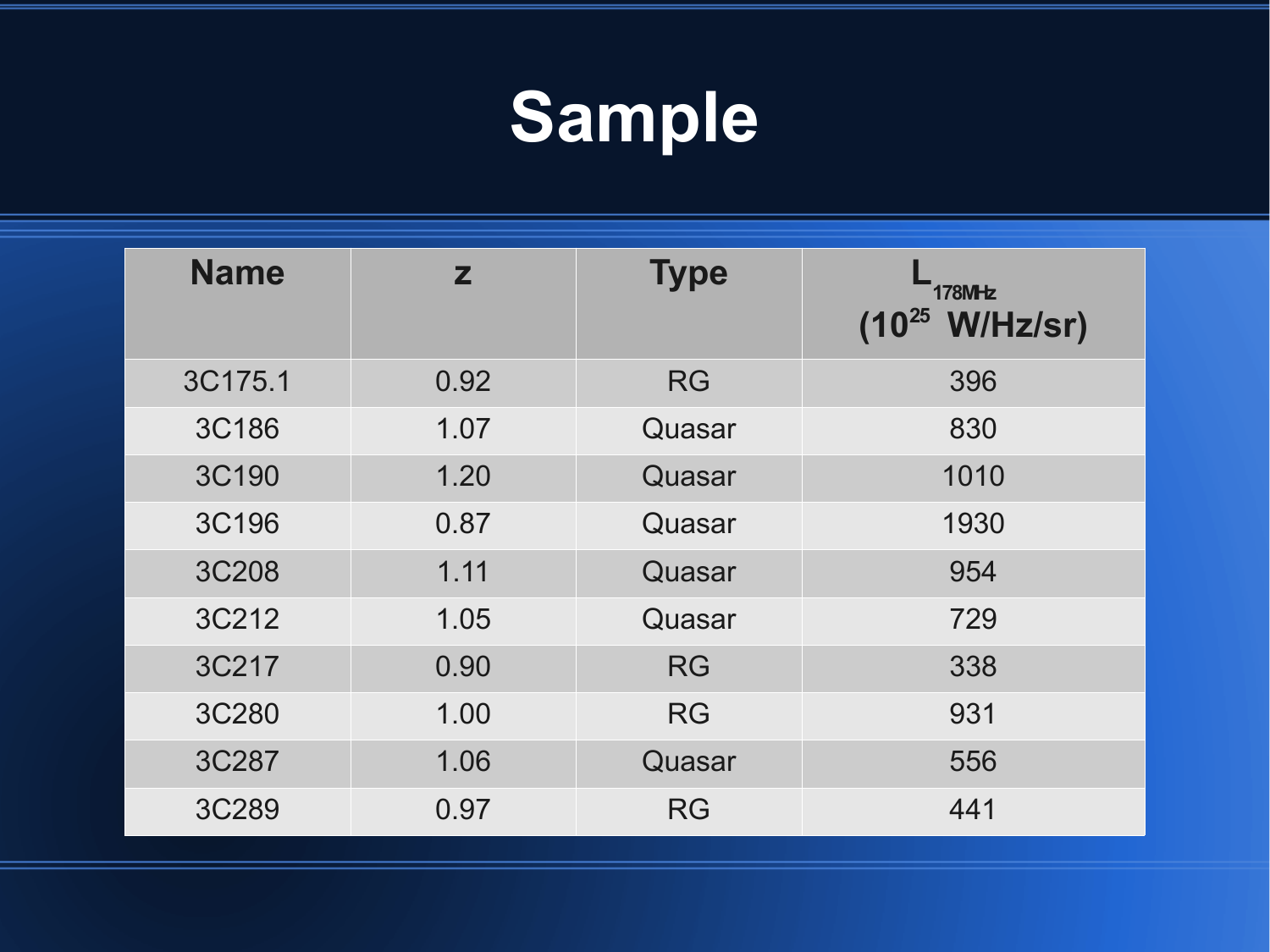# **Observations**

- H-band observations with QUIRC, ~7000 s
	- ~3 Mpc x 1.5 Mpc
	- Offset fields  $~1.5$  Mpc x 1.5 Mpc
- WFPC2 observations using F622W, F675W or F702W, 8000s
	- AGN was placed on chip 3
- Sextractor
	- 50% completeness: H=20.2 to 21.1 (2.5σ)
	- $H*+0.6$  to  $H*+1.5$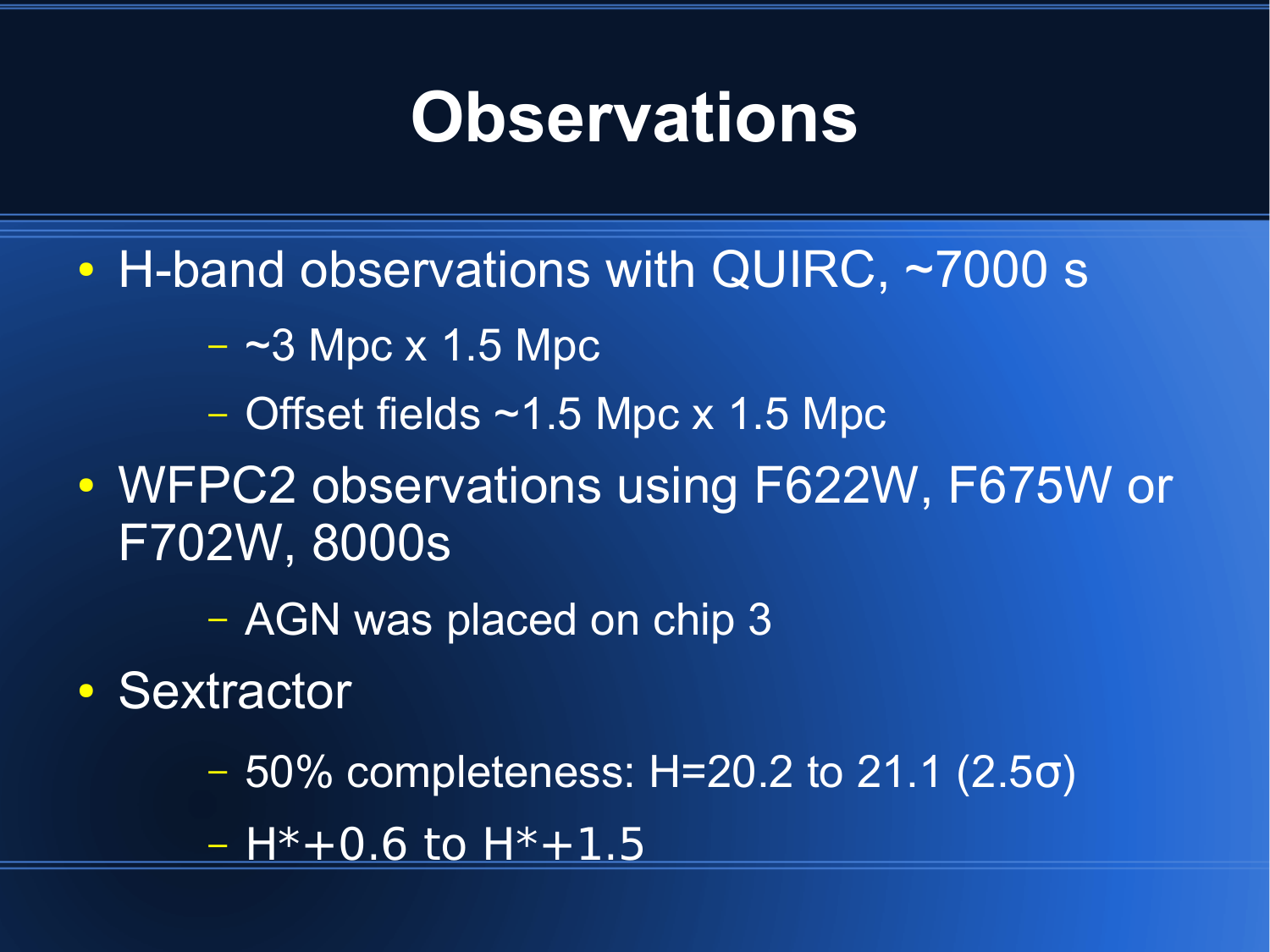## **CM Relations**

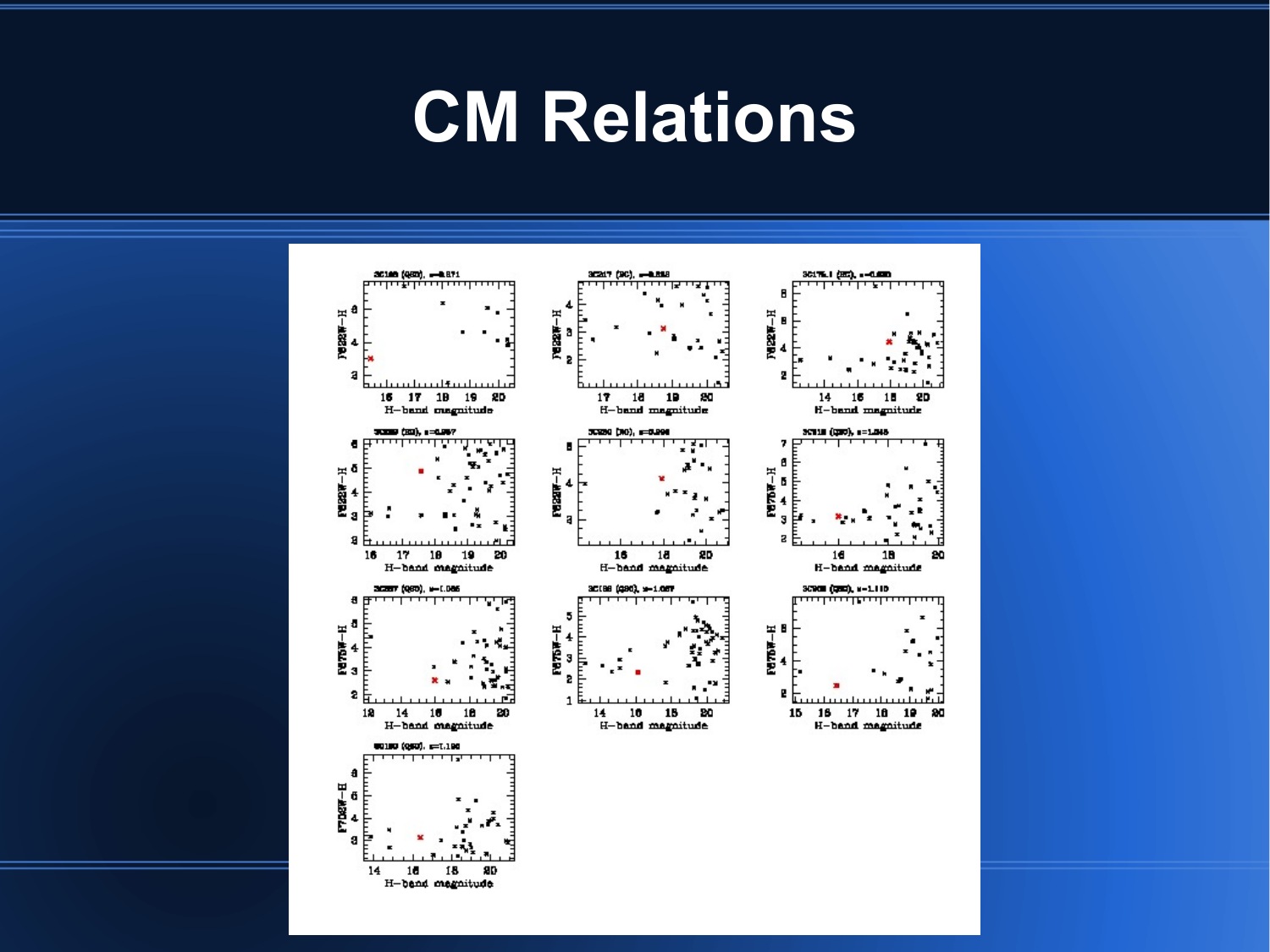## **Excess Galaxy Counts**

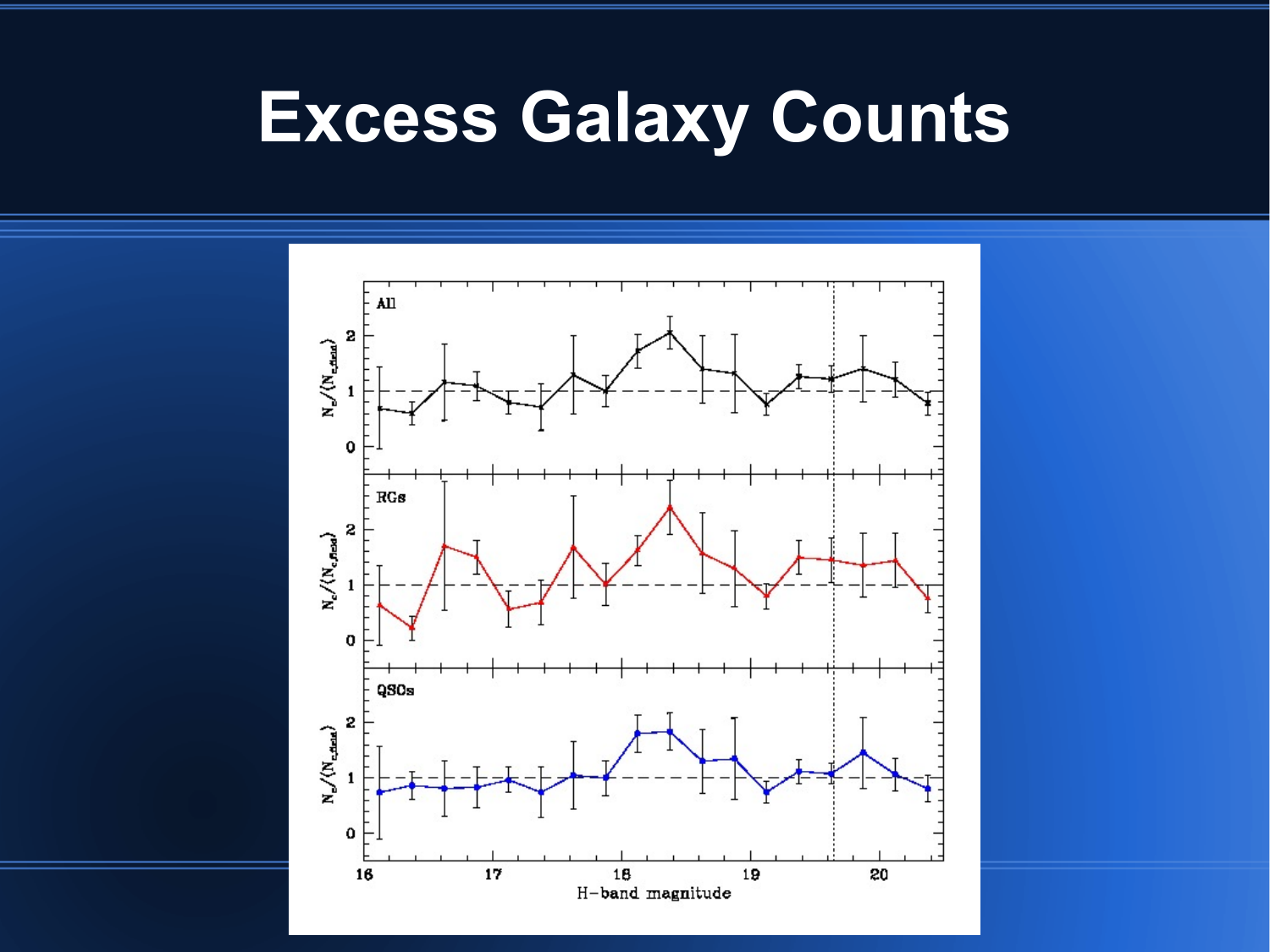## **Projected Surface Density**

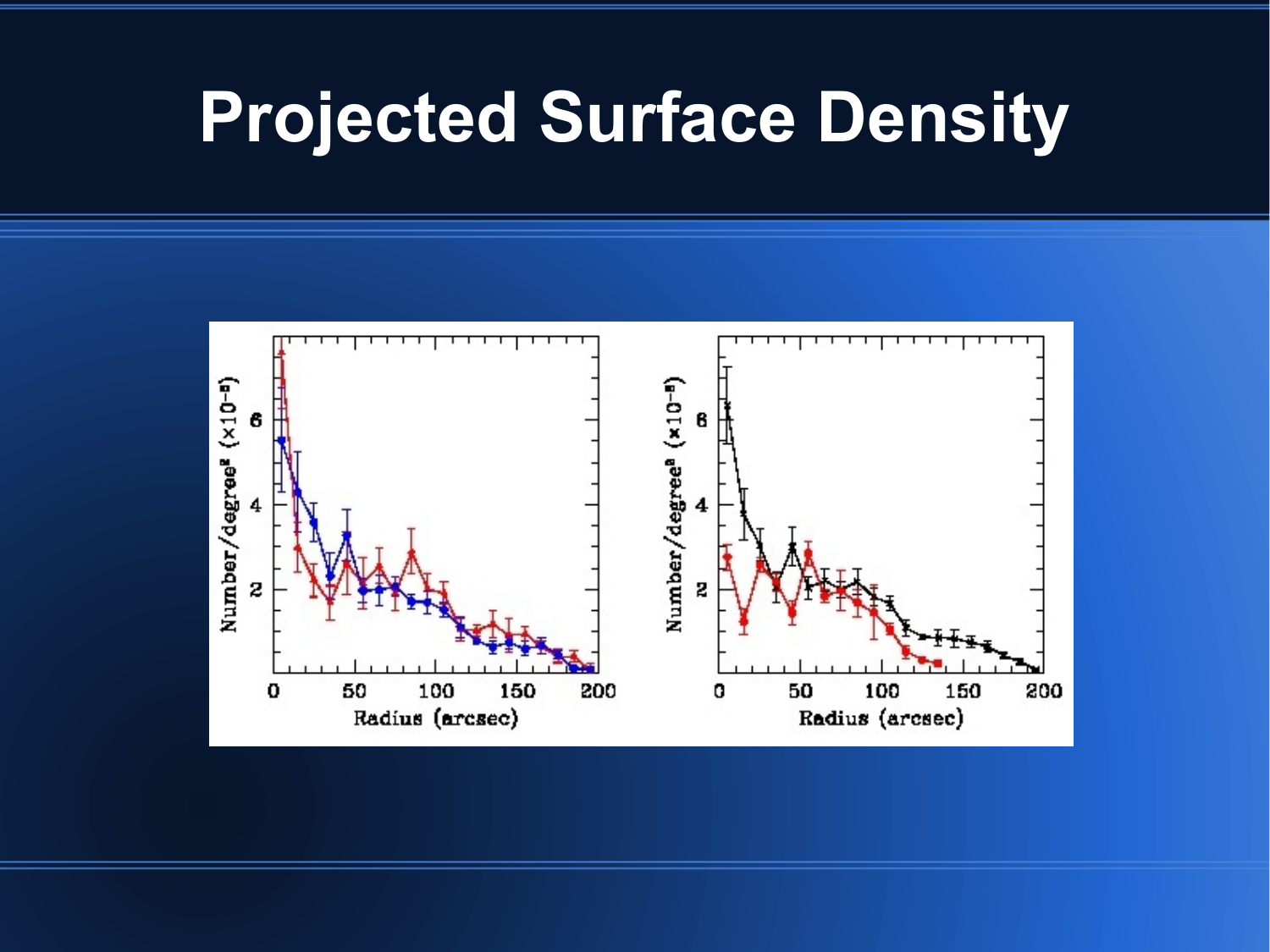## **2-Point Correlation Function**



• Standard estimator  $\mathsf{w}_{_{\mathsf{G}}}(\Theta)$ =GG( $\Theta$ )/GR( $\Theta$ )-1 w A (Θ)=AG(Θ)/AR(Θ)-1 • Power law form:  $w(\Theta) = A(\Theta/\text{deg})^{-\delta}$ where  $δ=0.8$